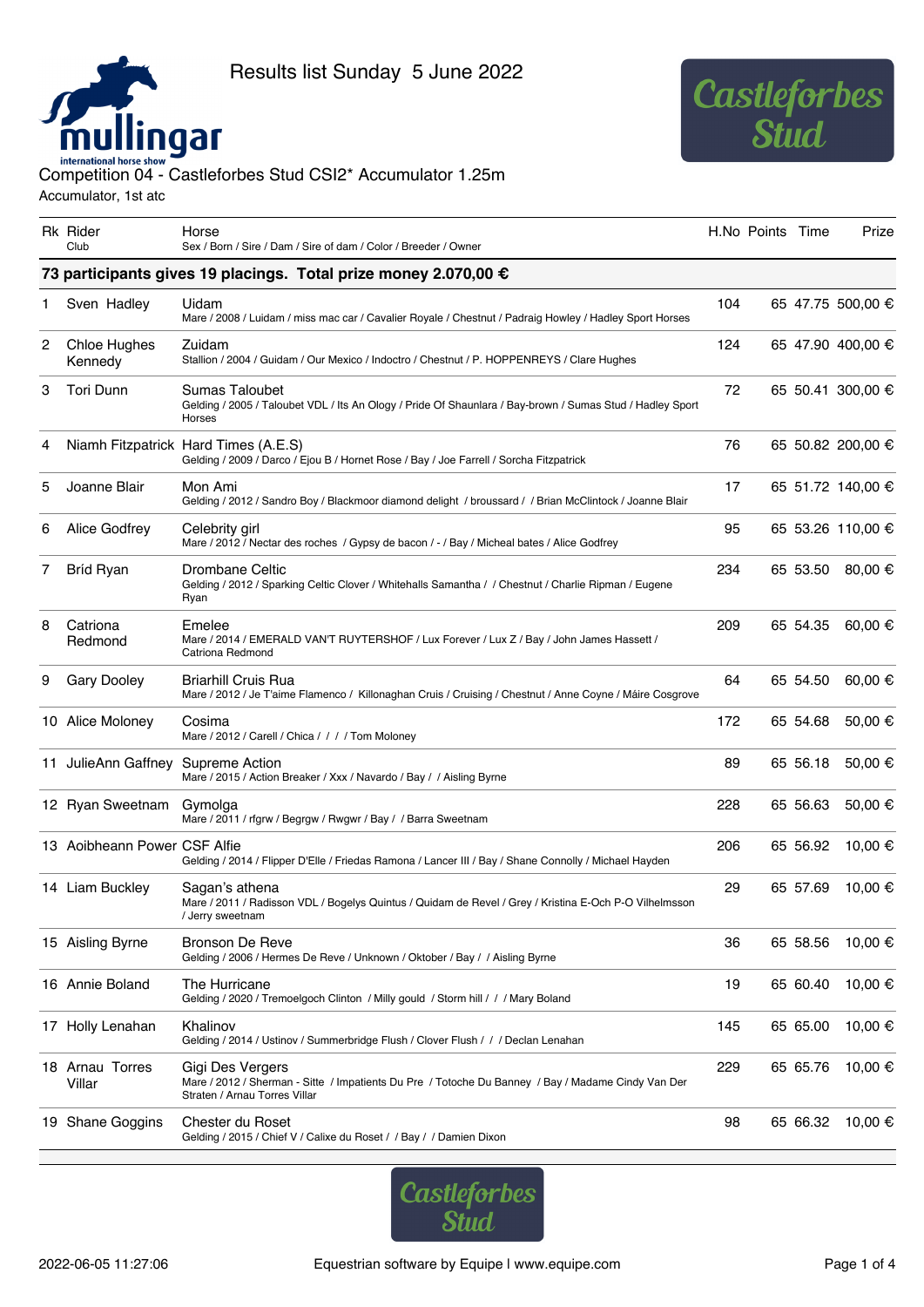



## international horse show<br>Competition 04 - Castleforbes Stud CSI2\* Accumulator 1.25m

Accumulator, 1st atc

| Rk Rider<br>Club          | Horse<br>Sex / Born / Sire / Dam / Sire of dam / Color / Breeder / Owner                                                                          |     | H.No Points Time |          | Prize |
|---------------------------|---------------------------------------------------------------------------------------------------------------------------------------------------|-----|------------------|----------|-------|
| 20 Johanna Sixt           | Castlebridge Metro Du Carel<br>Mare / 2015 / METROPOLE / FRANCES GIRL / HARLEQUIN DU CAREL / Bay / / Sandra Duffy                                 | 219 |                  | 65 68.08 |       |
| 21 Aisling McGreal        | Rincoola Macushla<br>Mare / 2015 / OBOS Qality / Rincoola Holly Berry / Touchdown / Bay / Harold McGahern / Aisling Mcgreal                       | 159 |                  | 63 63.60 |       |
| 22 Louise Halford         | <b>Cranny West</b><br>Gelding / 2012 / Cranny Vol Clover / Cranny Diamond Coevers / Coevers Diamond Boy / Bay / Flan<br>McNamara / Louise halford | 108 |                  | 63 65.91 |       |
| 23 Marta Hughes-<br>Bravo | Miss Belgium<br>Mare / 2012 / Der Senaat111 / Pandora / Indoctro / Chestnut / / Marion Hughes                                                     | 119 |                  | 62 51.12 |       |
| 24 Emily Moloney          | Capitol Cruis<br>Mare / 2007 / Ard VDL Douglas / Forest Mistral / / Grey / / Ian Smyth                                                            | 176 |                  | 62 58.42 |       |
| 25 Charlie Flanagan       | <b>Ballyfore Lola</b><br>Mare / 2011 / Luidam / Beau Diamond / / Bay / Elaine O'Neill / William Flanagan                                          | 79  |                  | 62 63.34 |       |
| 26 Lily O Dea             | Csf Alma<br>Mare / 2016 / Carrera VDL / Csf Tripple C / Cruising / Bay / Patrick Connolly / Martin O'Dea                                          | 188 |                  | 62 73.77 |       |
| 27 Robyn Moran            | <b>Fortside Trend</b><br>Gelding / 2015 / Future Trend / Lisa / Landino / Black / Brian Moran / Brian Moran                                       | 180 |                  | 59 49.10 |       |
| 28 Sven Hadley            | Topspin<br>Mare / 2007 / Etrusco / Top Beauty / Richard Of York / Bay / LENA & ROBERT LITZÉN / Hadley Sport<br>Horses                             | 105 |                  | 58 51.84 |       |
| 29 Melanie<br>Davidson    | Odessa<br>Mare / 2014 / Diamant de Semilly / Comtesse Z / Chellano Z / / Paul Serneels / Melanie Davidson                                         | 58  |                  | 58 68.58 |       |
| 30 Ella Clancy            | <b>Shooting Star</b><br>Gelding / 2012 / Voss / Marianne / Indoctro / Chestnut / J Whitaker / Liam Clancy                                         | 47  |                  | 57 64.38 |       |
| 31 Eve Hedderman          | Greenhall Mr Q<br>Gelding / 2013 / Ars Vivendi / Darantus Flight / / Bay / / Eve Hedderman                                                        | 114 |                  | 57 70.99 |       |
| 32 Tori Dunn              | Jessy Van De Heide<br>Mare / 2009 / Non Stop / Lasita / na / Bay / / NA                                                                           | 73  |                  | 56 49.25 |       |
| 33 Abbie Sweetnam         | Dora the Explorer<br>Mare / 2016 / Dibadu L / Caramina Burana 27 / Cornet Obolensky / Grey / / NA                                                 | 226 |                  | 56 64.24 |       |
| 34 Cian McMunn            | Captain marko<br>Gelding / 2010 / Captain clover / White kannan / Kannan / Bay / Gabriel Slattery / Breda mcmunn                                  | 171 |                  | 55 57.72 |       |
| 35 Aoife Owens            | Apple Jack (HSI)<br>Gelding / 2011 / Shannondale Sarco St Ghyvan / My Sugar Cruise Lady / Atlantic Cruise / Bay / / Aoife<br>Owens                | 197 |                  | 55 58.70 |       |
| 36 Charlie Magnier        | Grupo Prom Uranus D'or<br>Gelding / 2008 / - / - / / Grey / / Tomas Ryan                                                                          | 147 |                  | 55 62.52 |       |
| 37 Jamie Clarke           | Coumroe special<br>Gelding / 2012 / Tjipke / Not recorded / / Bay / William McDonnell / Pauline clarke                                            | 51  |                  | 55 68.28 |       |
| 38 Michelle Hughes        | Captain Jackson<br>Gelding / 2015 / FSS Corelli Bravo / Bizzy Izzy / Imperial Hights / Bay / Oliver Nolan / Michelle Lana<br>Hughes               | 127 |                  | 55 68.74 |       |
| 39 Victoria Mc<br>Mahon   | Cartown Morning Star<br>Mare / 2013 / Cobra / Opalijne / Forever / / Ronnie Kelly / Victoria McMahon                                              | 168 |                  | 55 69.04 |       |

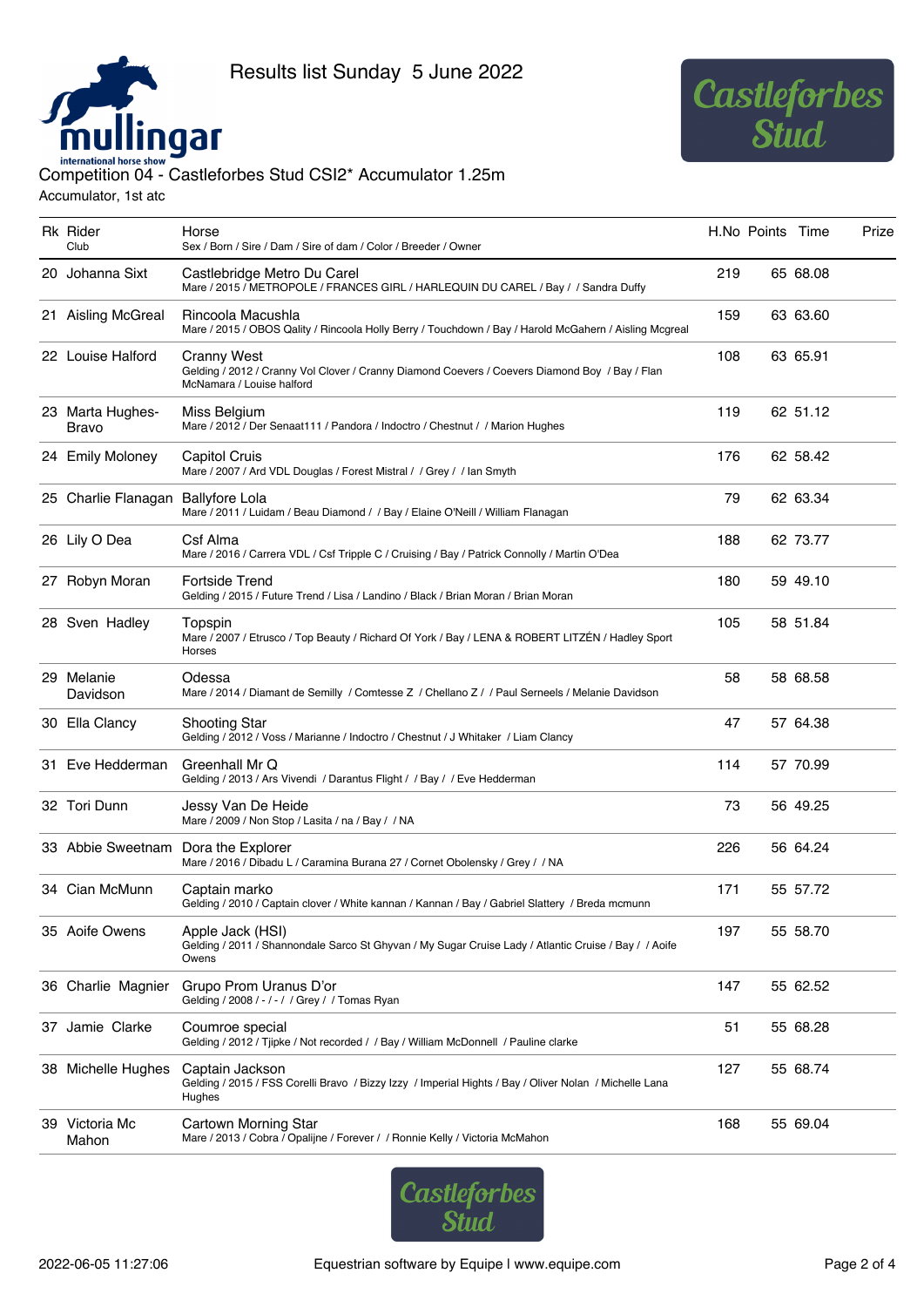



## international horse show<br>Competition 04 - Castleforbes Stud CSI2\* Accumulator 1.25m

Accumulator, 1st atc

| Rk Rider<br>Club                 | Horse<br>Sex / Born / Sire / Dam / Sire of dam / Color / Breeder / Owner                                                                                                         |     | H.No Points Time |          | Prize |
|----------------------------------|----------------------------------------------------------------------------------------------------------------------------------------------------------------------------------|-----|------------------|----------|-------|
| 40 Tatianna<br>Ormiston          | killorane lucky charm<br>Gelding / 2013 / kerry stone / killorane rebel / huntingfield rebel / Grey / mr thomas murphy / Gene Ormiston                                           | 195 |                  | 54 69.98 |       |
| 41 James Dunne                   | Rosie Marie 1<br>Mare / 2015 / diamant de semillly / mo chroi / cruising / Grey / claire mcdonnell / Claire Mc Donnell                                                           | 69  |                  | 54 71.90 |       |
| 42 Charlie Flanagan Fennells Bay | Mare / 2006 / Ricardo Z / Keep UP / Fresh Look / Bay / Jeanne Musgrave / William Flanagan                                                                                        | 80  |                  | 53 60.72 |       |
| 43 Ronya Benson                  | Be Good<br>Mare / 2011 / Unknown / Unknown / Unknown / Brown / / Noel Benson                                                                                                     | 14  |                  | 52 52.89 |       |
| 44 Conrad Sweeney                | Ardragh Cordubh<br>Gelding / 2012 / Creevagh ferro / LADY ARDAGH / Cavalier Royale / Bay / Oliver ward / Bob Sweeney<br>equine Itd                                               | 224 |                  | 52 70.02 |       |
| 45 Robert Russell                | Loberon<br>Gelding / 2010 / Lordanos / Contina / Converter 2 / Bay / Bernd Oltmanns / Jane Russell                                                                               | 213 |                  | 51 62.44 |       |
| 46 Shauna Heslin                 | Katesbridge Arabella<br>Mare / 2014 / Creevagh Ferro EX Siebe / Cavalier clover lass / Cavalier Royale / Bay / Janet A Hall / Finola<br>Heslin                                   | 117 |                  | 50 61.43 |       |
| 47 Conrad Sweeney Charissma      | Mare / 2009 / Caruso / Guinea / Mohnbluete / Chestnut / Mrs Helen Wells / Bob Sweeney Equine LTD                                                                                 | 223 |                  | 50 69.82 |       |
|                                  | 48 Nicholas Bothwell Newberry Cleverleaf<br>Gelding / 2013 / Non stop / Maeva de Kergane / / Bay / / Rosemary Bothwell                                                           | 23  |                  | 48 67.03 |       |
| 49 Tom Keville                   | Kilnamac Enda<br>Gelding / 2013 / Lux z / Kilnamac Misty / Clover hill / Bay / / Eugene Keville                                                                                  | 140 |                  | 48 69.72 |       |
| 50 Cathal Mcmunn                 | Calatis<br>Gelding / 2014 / Calato / Thorana / Chambertin / Grey / / Cathal McMunn                                                                                               | 170 |                  | 47 78.22 |       |
|                                  | 51 Niamh Fitzpatrick Newmarket Trooper<br>Gelding / 2011 / Newmarket Jewel / Newmarket Wonder One / Harlequin Du Carel / Bay / Brian Daly,<br>Scarteen Stud / Sorcha Fitzpatrick | 77  |                  | 46 55.13 |       |
| 52 Elaine O'Neill                | <b>Ballyfore First Flight</b><br>Stallion / 2014 / Cobra / Ballycoolan Flight / Errigal Flight / / Elaine O'Neill / Elaine O'Neill                                               | 192 |                  | 46 69.54 |       |
| 53 Jake Hunter                   | JoyRider<br>Gelding / 2014 / Zinedine / NIMF / Concord / Bay-brown / / na                                                                                                        | 128 |                  | 46 77.86 |       |
| 54 Ethen Ahearne                 | Domino Van Het Gehucht Z<br>Mare / 2015 / Dominator 2000 Z / Jeunesse v/h Gehucht Z / Jumbo Jet / Bay / / Sharon Fitzpatrick                                                     | 3   |                  | 45 80.76 |       |
| 55 Fionnghuala<br>Benson         | <b>Chatsworth Danielle</b><br>Mare / 2009 / Eurocommerce Pittsburgh / Clogh Cailini / Diamond Serpent / / John McDonald / Noel<br>Benson                                         | 13  |                  | 45 80.77 |       |
| 56 Beatrice Gates-<br>Hardiman   | Jamaica hof ter Zeedycke<br>Mare / 2009 / Toulon / Rwanda / Romeo / Bay / Rik and Martine Decapmaker / Christina Gates                                                           | 91  |                  | 44 73.32 |       |
| 57 Joanne Blair                  | Kdora Night<br>Mare / 2015 / Carrera VDL / Dream Night / Whistler / Bay / / Richard Bourns & Fabienne Daigneux-Lange                                                             | 16  |                  | 44 78.34 |       |
| 58 Eve Hedderman                 | Gomina<br>Mare / 2011 / Toulon / Vorina / Indoctro / / / Eve Hedderman                                                                                                           | 113 |                  | 43 74.09 |       |
| 59 Cornelius<br><b>Brennan</b>   | Escarda - U<br>Mare / 2012 / Singulord Jot / Luciana U / / Grey / Url Alois / Sonya Brennan                                                                                      | 25  |                  | 43 88.26 |       |